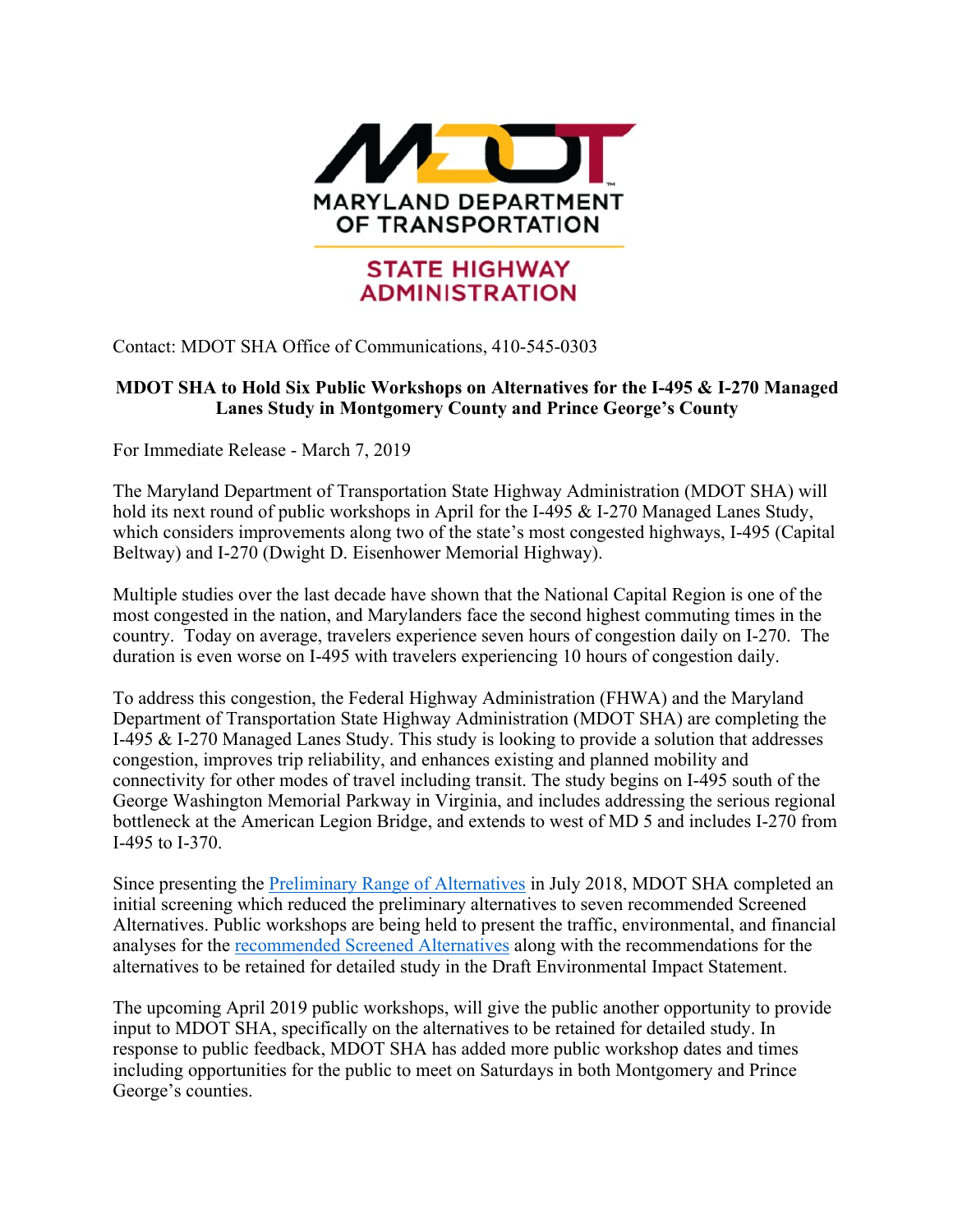Public workshops will be held at the following locations and times in Montgomery and Prince George's counties:

Thursday, April 11, 2019 6:30 p.m.  $-8:30$  p.m. Prince George's Sports and Learning Complex 8001 Sheriff Rd. Landover, MD 20785

Saturday, April 13, 2019  $10:00$  a.m.  $-12:00$  p.m. Pyle Middle School 6311 Wilson Ln. Bethesda, MD 20817

Tuesday, April 23, 2019 6:30 p.m. – 8:30 p.m. Eleanor Roosevelt High School 7601 Hanover Pkwy Greenbelt, MD 20770

Wednesday, April 24, 2019  $6:30 - 8:30$  p.m. Eastern Middle School 300 University Blvd, East Silver Spring, MD 20901

Thursday, April 25, 2019  $6:30 - 8:30$  p.m. Thomas Wootton High School 2100 Wootton Pkwy Rockville, MD 20850

Saturday, April 27, 2019 10:00 a.m. - 12:00 p.m. Suitland Community Center 5600 Regency Lane Suitland-Silver Hill, MD 20746

The workshop materials will include informational displays, handouts, and interactive and hard copy mapping. Staff will be available to answer questions. During the week, two presentations will occur at 6:30 p.m. and 7:30 p.m. On Saturday, two presentations will occur at 10:00 a.m. and 11:00 a.m. Presentations are the same and will provide an overview of where we are today with time for questions and answers.

**CONTACT INFORMATION**: The public is also encouraged to comment online at www.495- 270-P3.com, via email at 495-270-P3@sha.state.md.us, or by hard copy during the workshops.